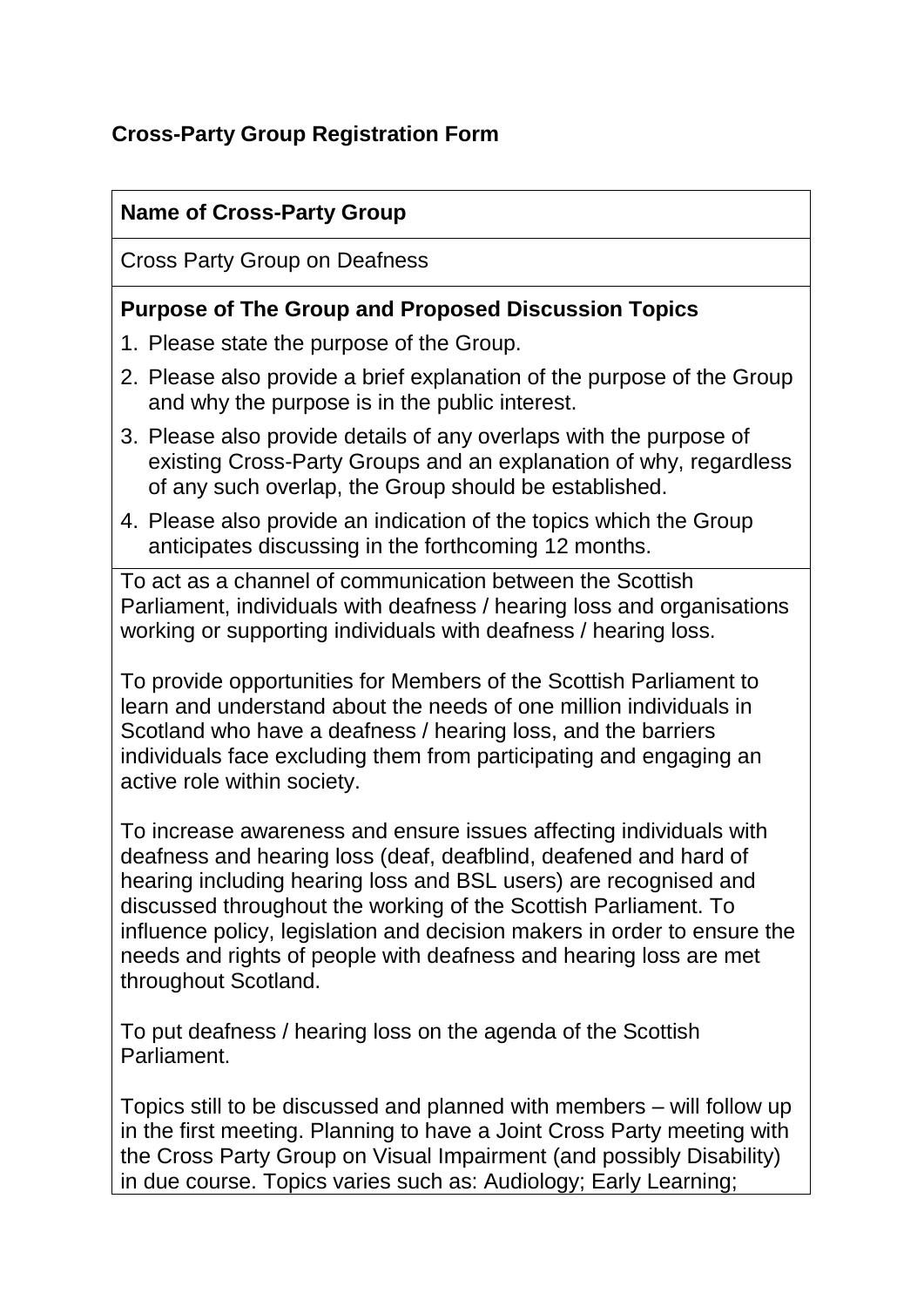Education; Post Education; Sensory Loss; Inclusive Communication; Accessible Information; Older People; Children and Young People; Adults; Language Service Professionals; Consultations; Health, Mental Health and Wellbeing; Culture and Arts; Justice; Social Security; Transport; and Democracy.

#### **MSP Members of the Group**

Please provide names and party designation of all MSP members of the Group.

Colin Beattie (SNP)

Annabelle Ewing (SNP)

Douglas Lumsden (Scottish Conservatives)

Mark Griffin (Scottish Labour)

Karen Adam (SNP)

Paul O'Kane (Scottish Labour)

More to be included later in the year, due to new parliamentary term.

# **Non-MSP Members of the Group**

For organisational members please provide only the name of the organisation, it is not necessary to provide the name(s) of individuals who may represent the organisation at meetings of the Group.

| Individuals   | Donald Richards                                                                                 |
|---------------|-------------------------------------------------------------------------------------------------|
|               | <b>John Mitchell</b>                                                                            |
| Organisations | The Scottish Sensory Hub (formerly deafscotland)<br>Scottish Council on Deafness) - Secretariat |
|               | ATLA - Association of Teachers of Lipreading to<br><b>Adults</b>                                |
|               | BATOD - The British Association of Teachers of the<br>Deaf                                      |
|               | <b>BDA Scotland - British Deaf Association Scotland</b>                                         |
|               | D.E.A.F. South Lanarkshire                                                                      |
|               | Deaf Action                                                                                     |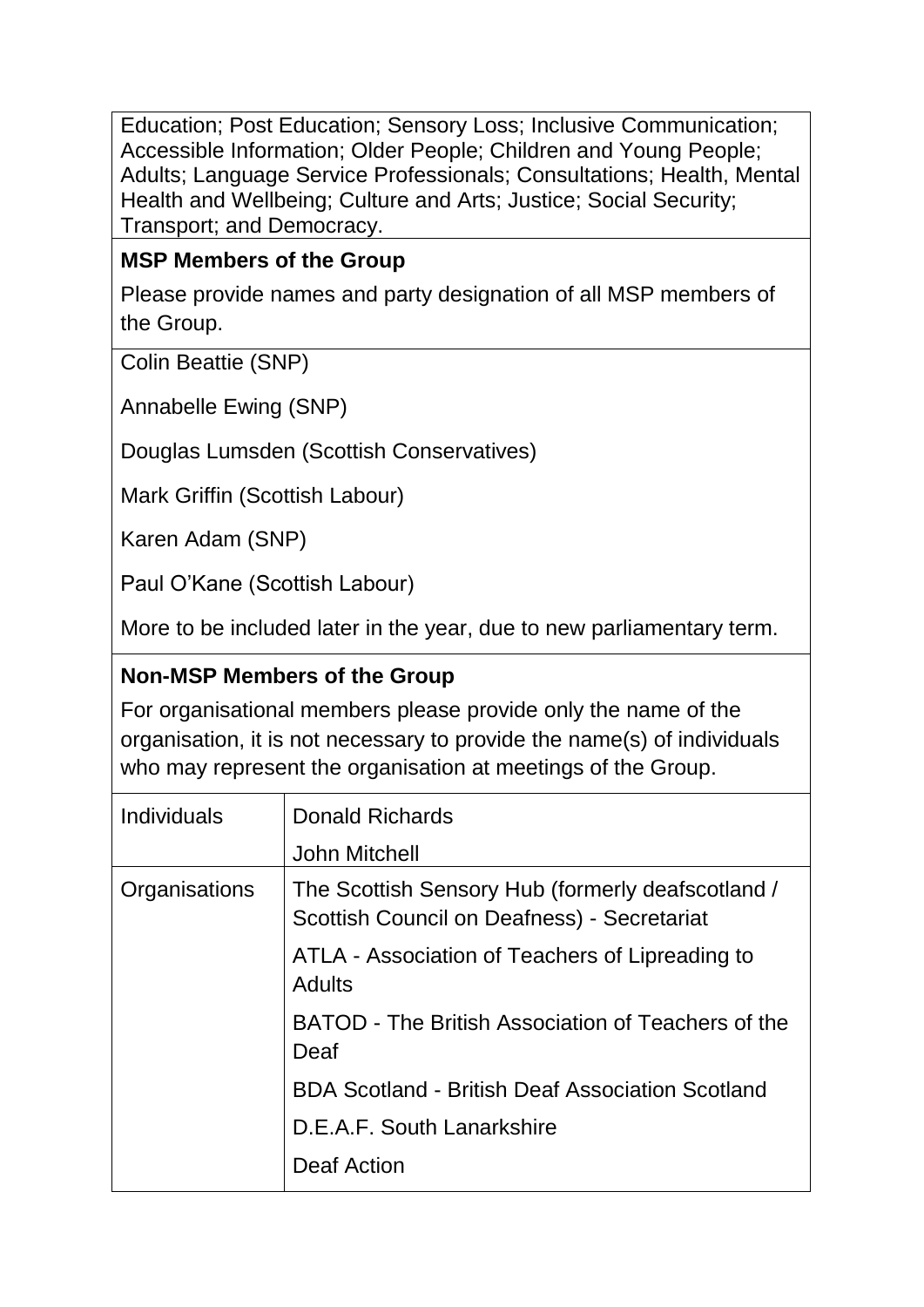| <b>Deaf Links</b>                                                                          |
|--------------------------------------------------------------------------------------------|
| <b>Deafblind Scotland</b>                                                                  |
| <b>Disability Agenda Scotland (DAS)</b>                                                    |
| Donaldson's School                                                                         |
| Dumfries and Galloway Hard of Hearing Group                                                |
| <b>EIS</b> - The Educational Institute of Scotland                                         |
| <b>Forth Valley Sensory Centre</b>                                                         |
| <b>Hearing Link</b>                                                                        |
| <b>Heriot-Watt University</b>                                                              |
| <b>Ideas for Ears</b>                                                                      |
| NDCS Scotland - National Deaf Children's Society<br>Scotland                               |
| <b>NESS - North East Sensory Services</b>                                                  |
| <b>NHS Highland Deaf Services</b>                                                          |
| <b>Queen Margaret University</b>                                                           |
| RCSLT – Royal College of Speech and Language<br><b>Therapists</b>                          |
| respectme                                                                                  |
| RNID Scotland - Royal National Institute for the Deaf<br>Scotland                          |
| <b>Scottish Sensory Centre</b>                                                             |
| Signature                                                                                  |
| <b>SISG - Sensory Impairment Support Group</b>                                             |
| <b>Skills Development Scotland</b>                                                         |
| <b>SRLPDC - The Scottish Register of Language</b><br>Professionals with the Deaf Community |
| <b>Tayside Deaf Forum</b>                                                                  |
| The ALLIANCE (Health and Social Care Alliance<br>Scotland)                                 |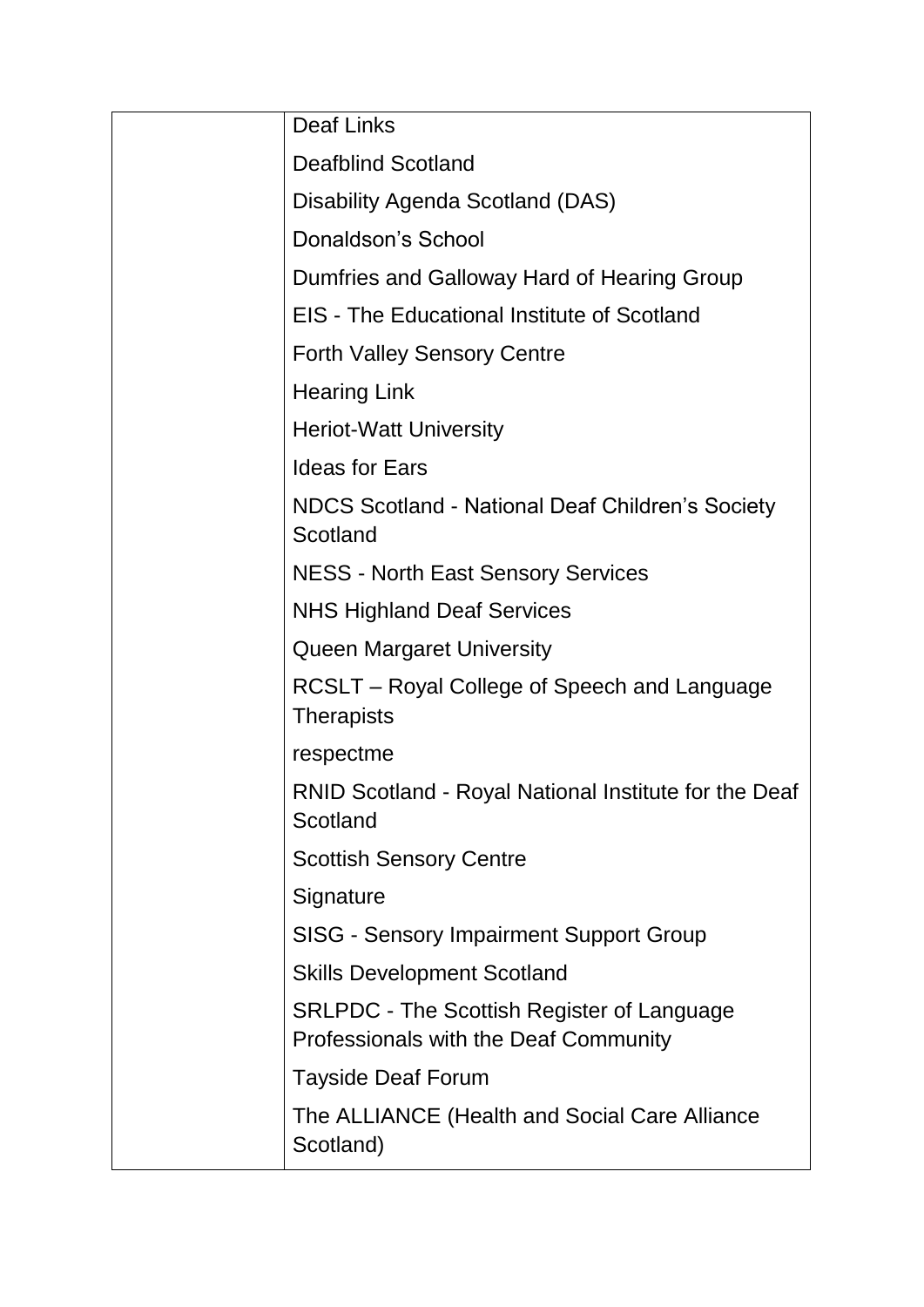| The Association of Sign Language Interpreters<br>$ $ (ASLI) |
|-------------------------------------------------------------|
| University of Edinburgh                                     |

#### **Group Office Bearers**

Please provide names for all office bearers. The minimum requirement is that two of the office bearers are MSPs and one of these is Convener – beyond this it is a matter for the Group to decide upon the office bearers it wishes to have. It is permissible to have more than one individual elected to each office, for example, coconveners or multiple deputy conveners.

| Convener           | Colin Beattie MSP, SNP                                                                                                                                     |
|--------------------|------------------------------------------------------------------------------------------------------------------------------------------------------------|
| Deputy<br>Convener | Mark Griffin MSP, Scottish Labour                                                                                                                          |
| Secretary          | Janis McDonald and Derek Todd, The Scottish<br>Sensory Hub, the ALLIANCE<br>janis.mcdonald@alliance-scotland.org.uk<br>derek.todd@alliance-scotland.org.uk |
| Treasurer          | N/A                                                                                                                                                        |

# **Financial Benefits or Other Benefits**

Please provide details of any financial or material benefit(s) the Group anticipates receiving from a single source in a calendar year which has a value, either singly or cumulatively, of more than £500. This includes donations, gifts, hospitality or visits and material assistance such as secretariat support.

#### N/A

# **Subscription Charged by the Group**

Please provide details of the amount to be charged and the purpose for which the subscription is intended to be used.

N/A